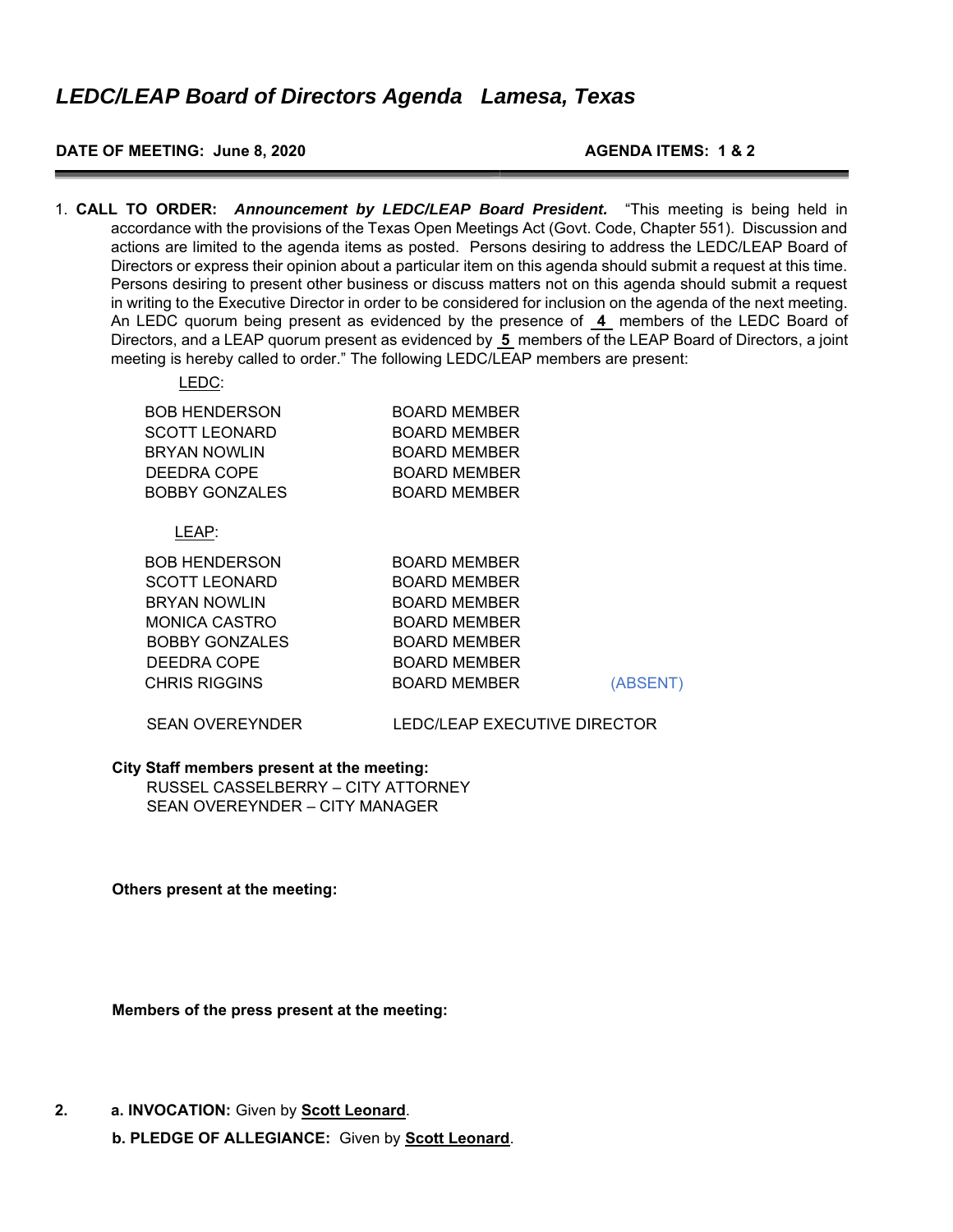**DATE OF MEETING: June 8, 2020 AGENDA ITEM: 3** 

| SUBJECT:<br>PROCEEDING: |    | <b>CONSENT AGENDA</b>                                                                                                                          |
|-------------------------|----|------------------------------------------------------------------------------------------------------------------------------------------------|
| EXHIBITS:               |    |                                                                                                                                                |
| AUTHORITY:              |    | Texas Open Meetings Act, City Ordinance, and<br>LEDC/LEAP Bylaws.                                                                              |
|                         |    | <b>SUMMARY STATEMENT</b>                                                                                                                       |
|                         | a. | Minutes for May 11, 2020 LEDC/LEAP Joint Regularly<br>Scheduled Meeting and Minutes for May 20, 2020 LEDC/LEAP<br>Joint Special Called Meeting |

b. Bills paid for LEDC and LEAP for the month of May

# **BOARD ACTION**

Motion by Board Member **Bob Henderson** to approve the Consent Agenda as presented. Motion seconded by Board Member **Bobby Gonzales** and upon being put to a vote the motion unanimously.

VOTING: "AYE" **5** "NAY" **0** "ABSTAIN" **0**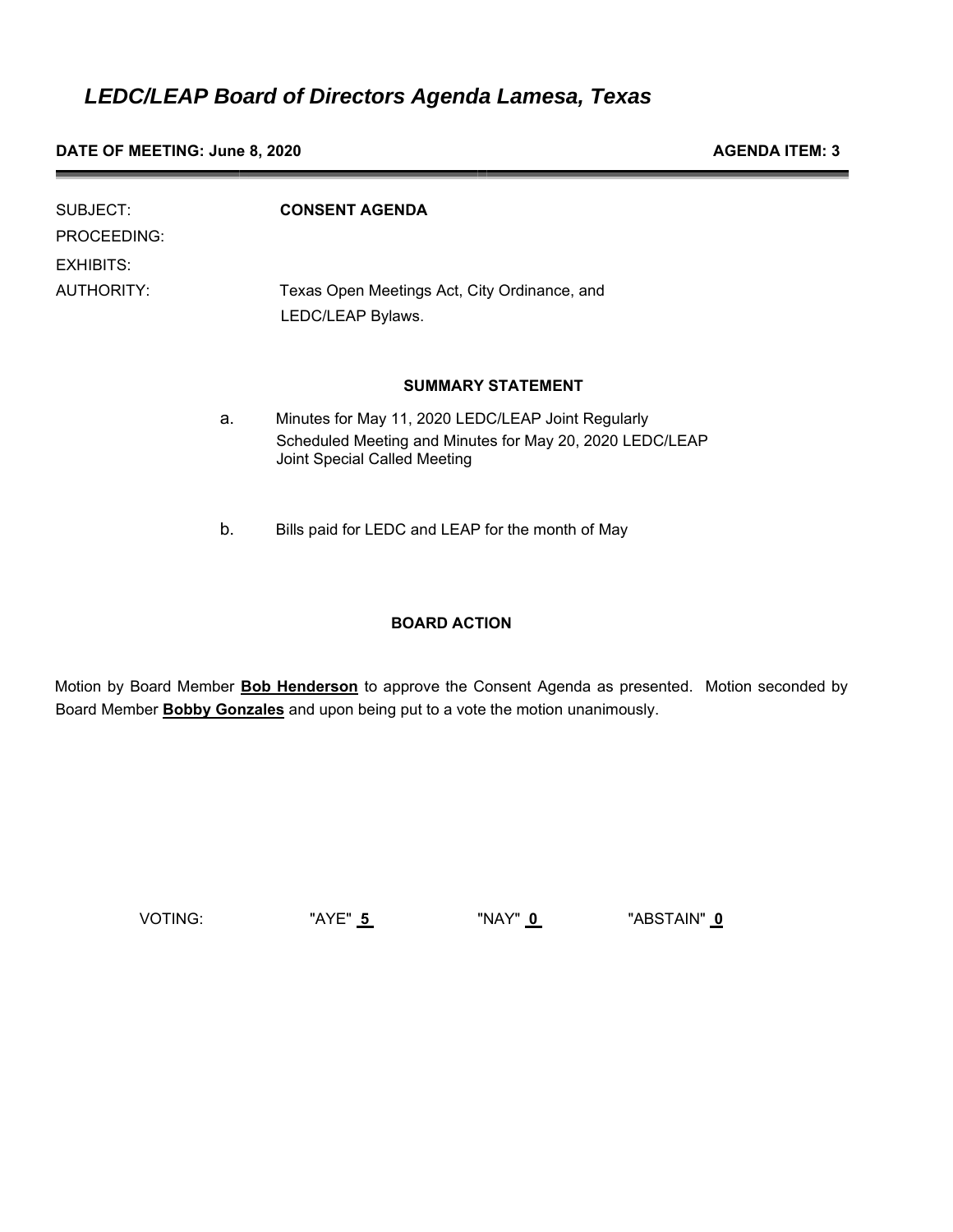#### **DATE OF MEETING: June 8, 2020 AGENDA ITEM: 5 AGENDA ITEM: 5**

SUBJECT: **FINANCIAL REPORT** PROCEEDING: EXHIBITS: AUTHORITY: Texas Open Meetings Act, City Ordinance, and LEDC/LEAP Bylaws.

# **SUMMARY STATEMENT**

Executive Director, Sean Overeynder, will present the financial report.

# **BOARD ACTION**

Motion by Board Member **Deedra Cope** to approve the Financial Report as presented. Motion seconded by Board Member **Monica Castro** and upon being put to a vote the motion unanimously.

VOTING: "AYE" **5** "NAY" **0** "ABSTAIN" **0**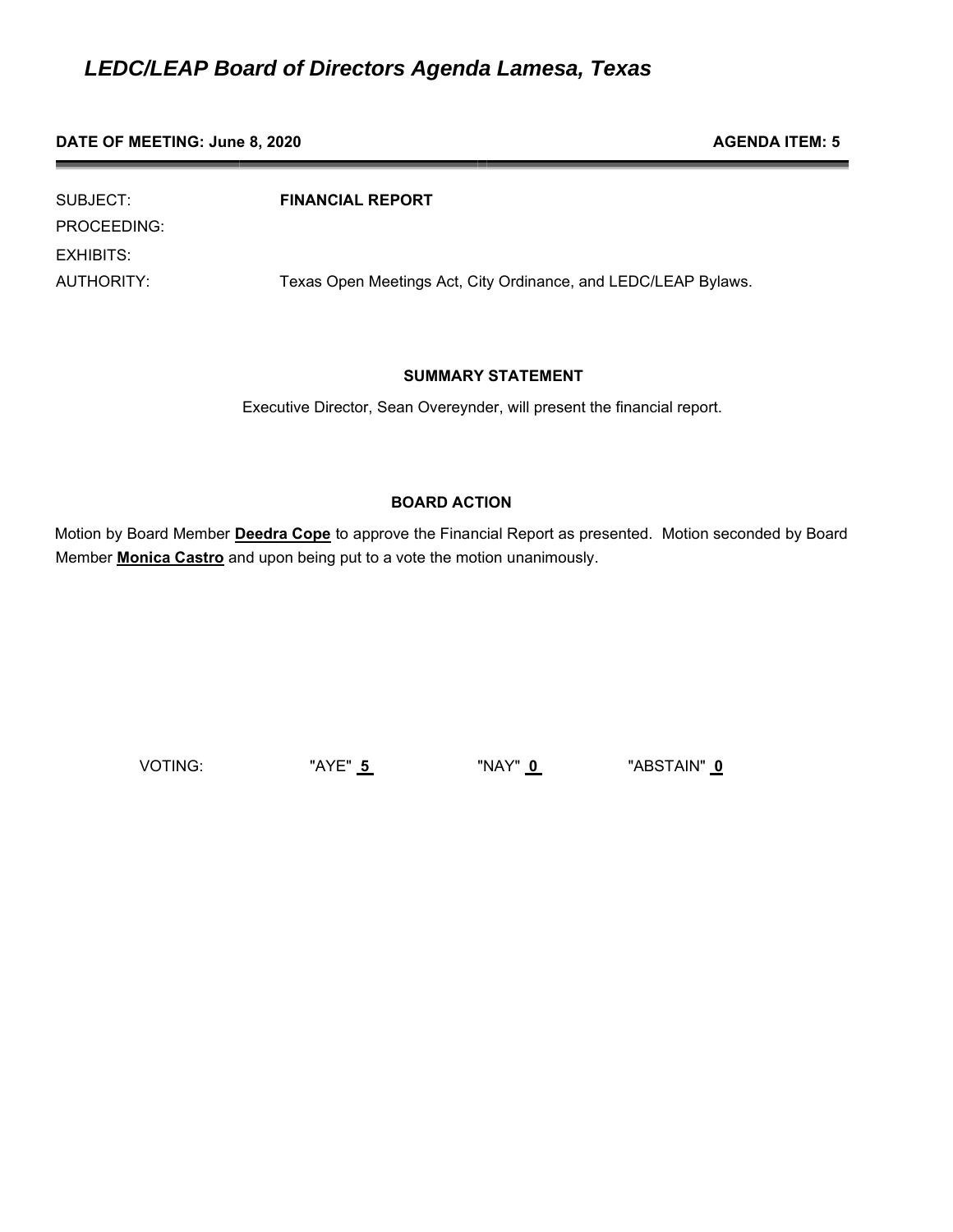#### **DATE OF MEETING: June 8, 2020 AGENDA ITEM: 6 AGENDA ITEM: 6**

| SUBJECT:<br>PROCEEDING: | <b>EXECUTIVE DIRECTOR'S REPORT:</b>                            |
|-------------------------|----------------------------------------------------------------|
| EXHIBITS:               |                                                                |
| AUTHORITY:              | Texas Open Meetings Act, City Ordinance, and LEDC/LEAP Bylaws. |

# **SUMMARY STATEMENT**

Hear update from LEDC/LEAP Executive Director Sean Overeynder

**NO ACTION – DISCUSSION ONLY**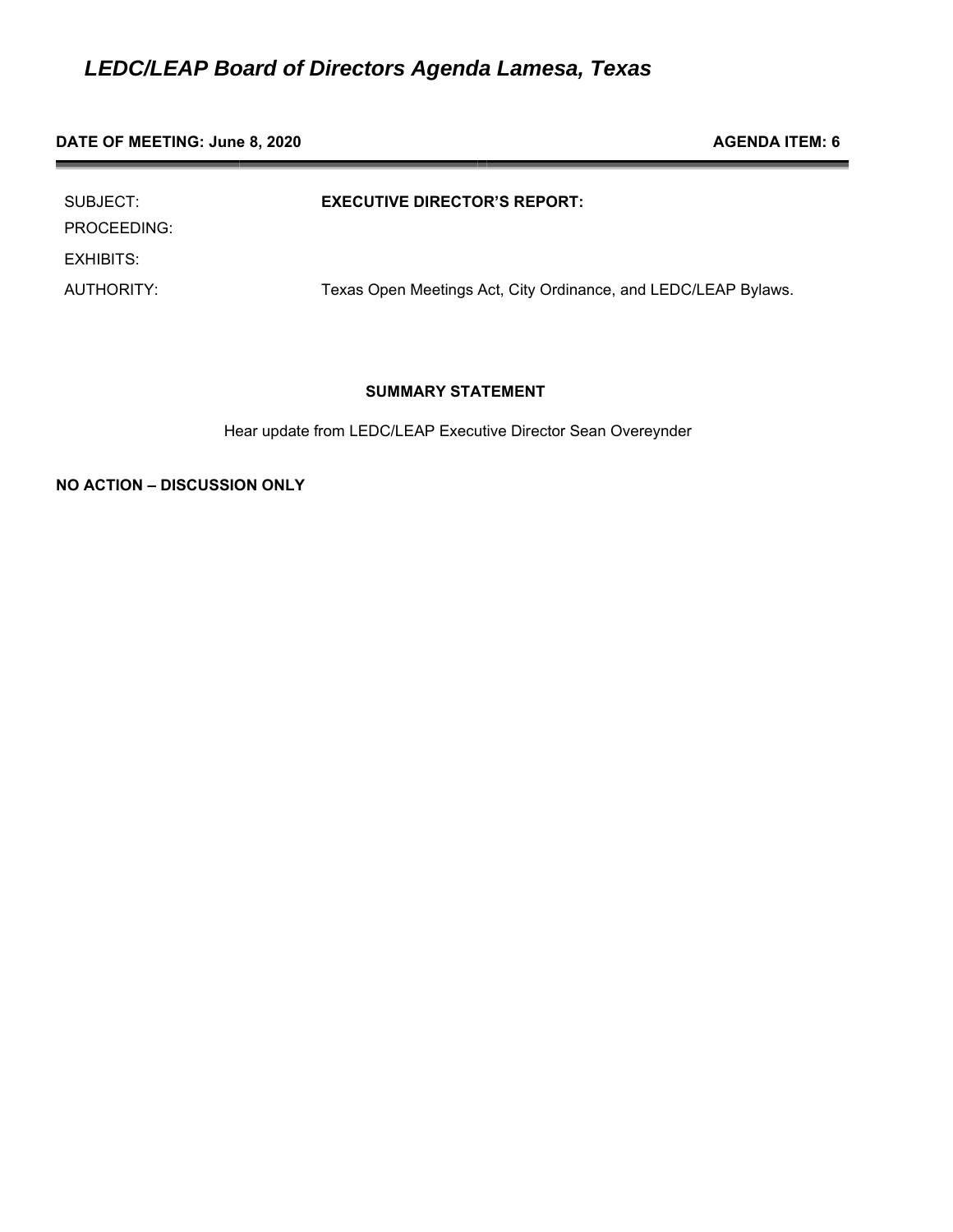#### **DATE OF MEETING: June 8, 2020 AGENDA ITEM: 6 AGENDA ITEM: 6**

PROCEEDING: EXHIBITS:

SUBJECT: **BOARD BUSINESS**

AUTHORITY: Texas Open Meetings Act, City Ordinance, and LEDC/LEAP Bylaws.

### **SUMMARY STATEMENT**

Boards to Consider, Discuss and/or Take Action regarding a Strategic & Comprehensive Plan Proposal for the City of Lamesa from Catalyst in the amount of \$62,585.

### **BOARD ACTION**

**NO ACTION – DISCUSSION ONLY**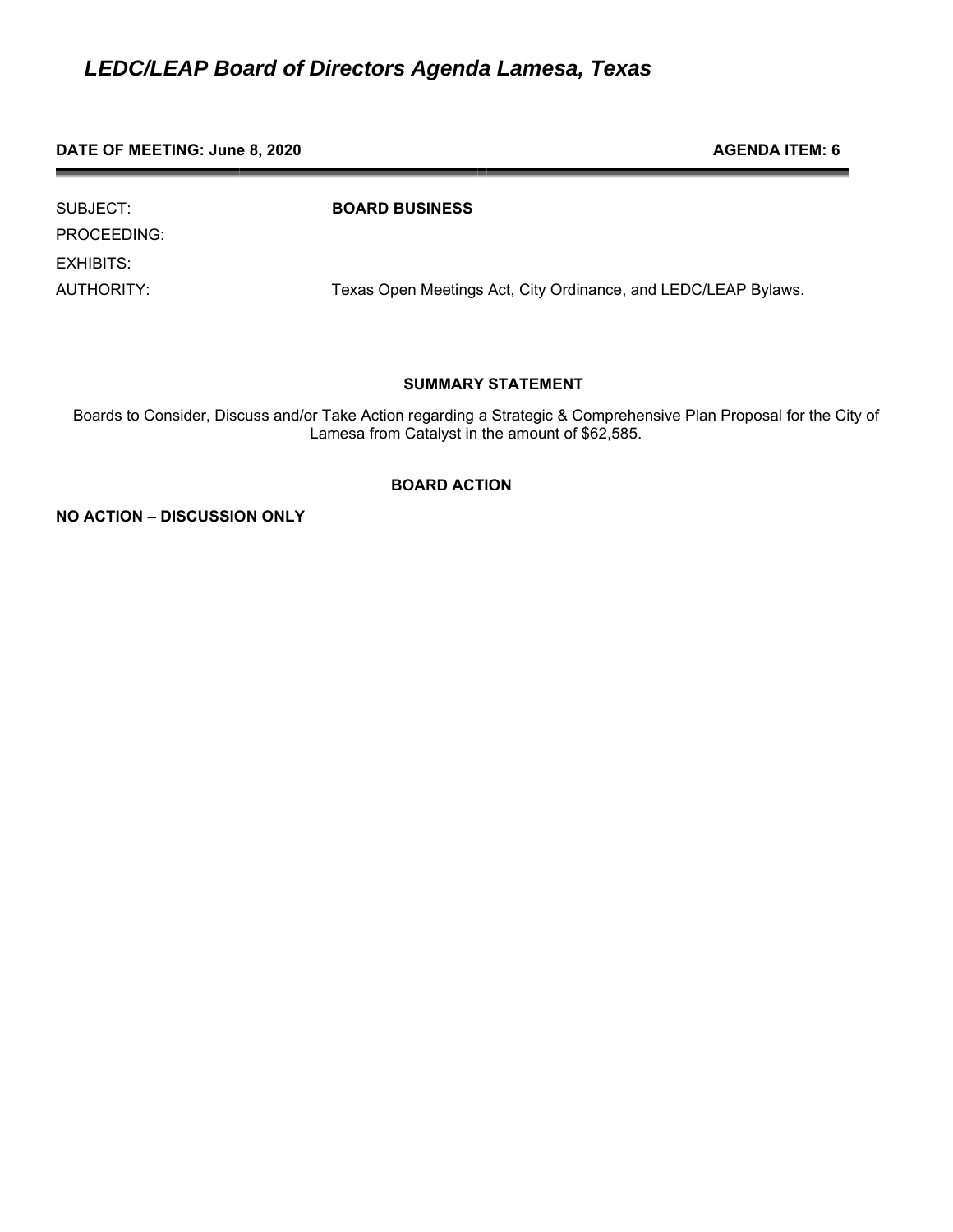#### **DATE OF MEETING: June 8, 2020 AGENDA ITEM: 7, 8 & 9**

| SUBJECT:<br>PROCEEDING:<br>EXHIBITS: |    | <b>EXECUTIVE SESSION</b>                                                                              |
|--------------------------------------|----|-------------------------------------------------------------------------------------------------------|
| AUTHORITY:                           |    | Texas Open Meetings Act (SECTION 551.072 & SECTION<br>551.087), City Ordinance, and LEDC/LEAP Bylaws. |
|                                      |    | <b>SUMMARY STATEMENT</b>                                                                              |
|                                      |    | Convene into closed Executive Session for the following purpose(s):                                   |
|                                      | a. | Deliberation regarding economic development negotiations in accordance                                |

with Local Government Code 551.087

b. Deliberation regarding real property in accordance with Local Government Code 551.072

# **BOARD ACTION**

Motion by Board Member **Bob Henderson** to Convene into Closed Executive Session. Motion seconded by Board Member **Deedra Cope** and upon being put to a vote the motion unanimously.

VOTING: "AYE" **5** "NAY" **0** "ABSTAIN" **0** 

**Time Into Executive Session: 6:40 PM**

**Time Out of Executive Session: 6:52 PM**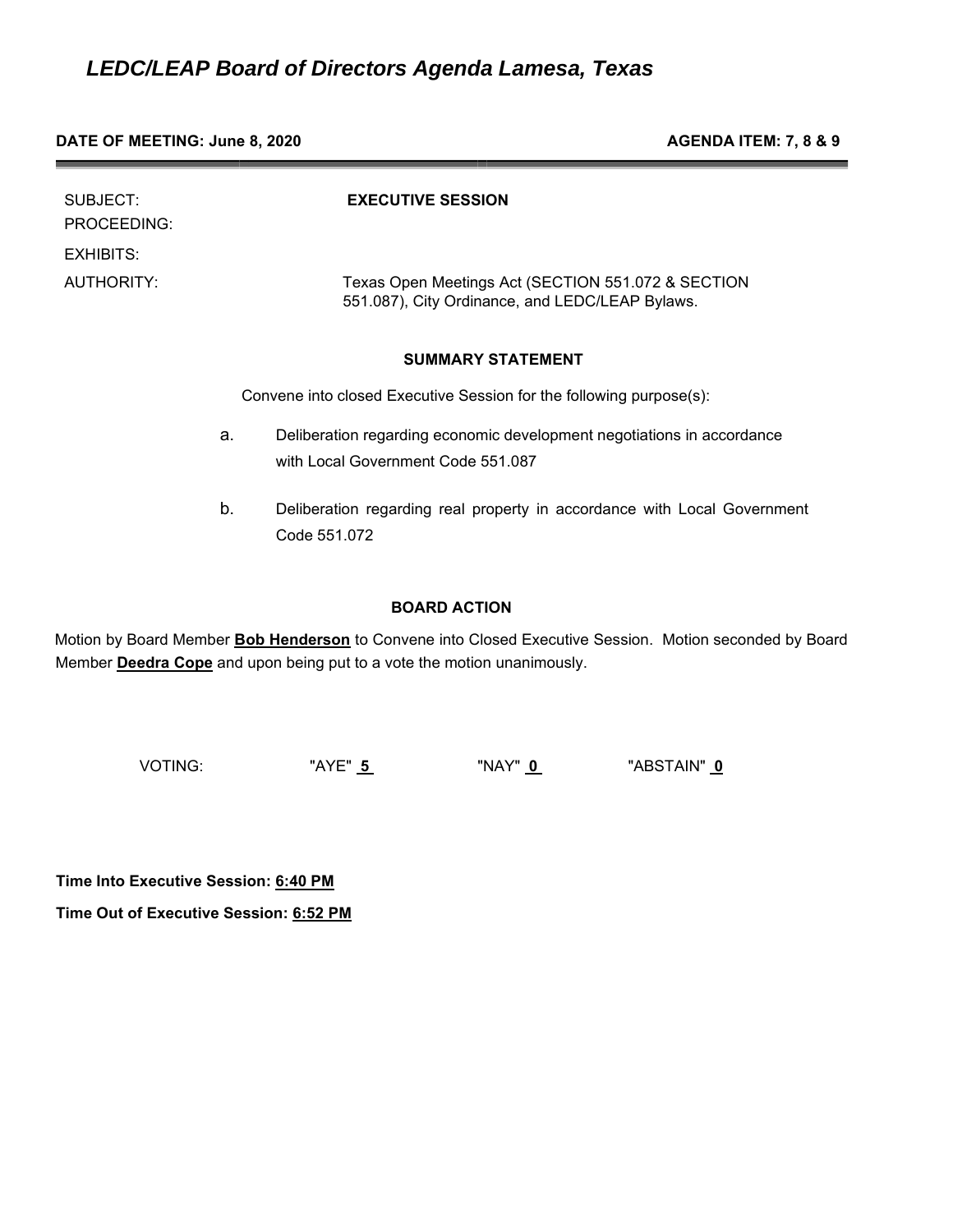# **DATE OF MEETING: June 8, 2020 AGENDA ITEM: 10**

| SUBJECT:    | ACTION AS A RESULT OF THE ABOVE LISTED EXECUTIVE<br><b>SESSION ITEMS</b>                              |
|-------------|-------------------------------------------------------------------------------------------------------|
| PROCEEDING: |                                                                                                       |
| EXHIBITS:   |                                                                                                       |
| AUTHORITY:  | Texas Open Meetings Act (SECTION 551.072 & SECTION<br>551.087), City Ordinance, and LEDC/LEAP Bylaws. |

# **SUMMARY STATEMENT**

Action as a result of the Executive Session

**NO ACTION – DISCUSSION ONLY**